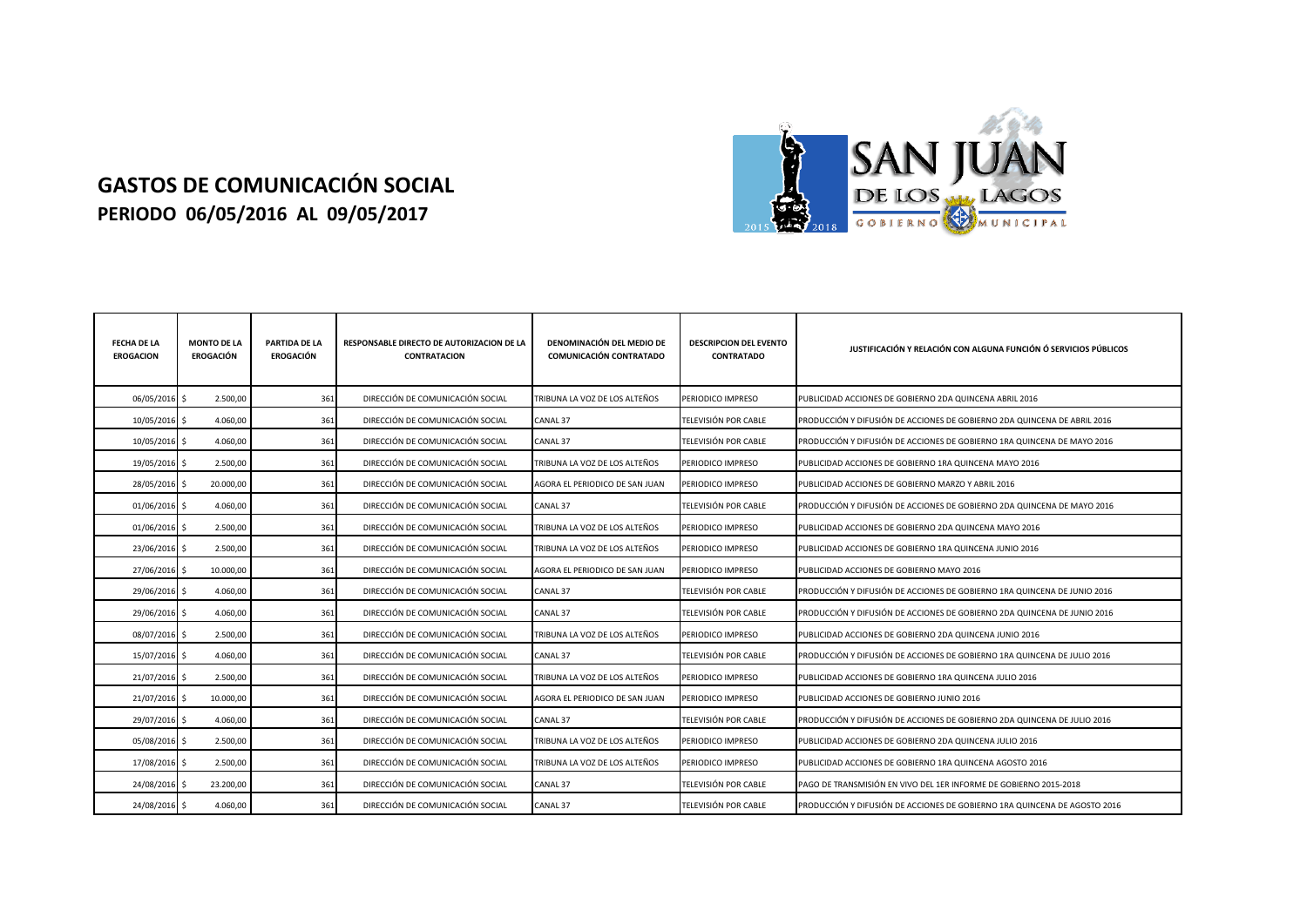| 24/08/2016    | S.  | 12.500,00 | 361 | DIRECCIÓN DE COMUNICACIÓN SOCIAL | AGORA EL PERIODICO DE SAN JUAN | PERIODICO IMPRESO     | PUBLICIDAD ACCIONES DE GOBIERNO JULIO 2016                                   |
|---------------|-----|-----------|-----|----------------------------------|--------------------------------|-----------------------|------------------------------------------------------------------------------|
| 30/08/2016    | S.  | 4.060,00  | 361 | DIRECCIÓN DE COMUNICACIÓN SOCIAL | CANAL 37                       | TELEVISIÓN POR CABLE  | PRODUCCIÓN Y DIFUSIÓN DE ACCIONES DE GOBIERNO 2DA QUINCENA DE AGOSTO 2016    |
| 06/09/2016    | S.  | 4.060,00  | 361 | DIRECCIÓN DE COMUNICACIÓN SOCIAL | EL PODER DE LA NOTICIA         | PERIODICO IMPRESO     | PUBLICIDAD ACCIONES DE GOBIERNO AGOSTO 2016                                  |
| 08/09/2016 \$ |     | 2.500,00  | 361 | DIRECCIÓN DE COMUNICACIÓN SOCIAL | TRIBUNA LA VOZ DE LOS ALTEÑOS  | PERIODICO IMPRESO     | PUBLICIDAD ACCIONES DE GOBIERNO 2DA QUINCENA AGOSTO 2016                     |
| 14/09/2016    | \$  | 23.200,00 | 361 | DIRECCIÓN DE COMUNICACIÓN SOCIAL | CANAL 37                       | TELEVISIÓN POR CABLE  | PRODUCCIÓN Y TRANSMISIÓN EN VIVO DE CONMEMORACIÓN GRITO DE INDEPENDENCIA     |
| 22/09/2016    | \$  | 2.500,00  | 361 | DIRECCIÓN DE COMUNICACIÓN SOCIAL | TRIBUNA LA VOZ DE LOS ALTEÑOS  | PERIODICO IMPRESO     | PUBLICIDAD ACCIONES DE GOBIERNO 1RA QUINCENA SEPTIEMBRE 2016                 |
| 22/09/2016    | \$  | 10.000,00 | 361 | DIRECCIÓN DE COMUNICACIÓN SOCIAL | AGORA EL PERIODICO DE SAN JUAN | PERIODICO IMPRESO     | PUBLICIDAD ACCIONES DE GOBIERNO AGOSTO 2016                                  |
| 04/10/2016    | \$  | 4.060,00  | 361 | DIRECCIÓN DE COMUNICACIÓN SOCIAL | EL PODER DE LA NOTICIA         | PERIODICO IMPRESO     | PUBLICIDAD ACCIONES DE GOBIERNO SEPTIEMBRE 2016                              |
| 10/10/2016    | Ŝ.  | 2.500,00  | 361 | DIRECCIÓN DE COMUNICACIÓN SOCIAL | TRIBUNA LA VOZ DE LOS ALTEÑOS  | PERIODICO IMPRESO     | PUBLICIDAD ACCIONES DE GOBIERNO 2DA QUINCENA SEPTIEMBRE 2016                 |
| 13/10/2016    | \$  | 12.500,00 | 361 | DIRECCIÓN DE COMUNICACIÓN SOCIAL | AGORA EL PERIODICO DE SAN JUAN | PERIODICO IMPRESO     | PUBLICIDAD ACCIONES DE GOBIERNO SEPTIEMBRE 2016                              |
| 20/10/2016    | \$  | 2.500,00  | 361 | DIRECCIÓN DE COMUNICACIÓN SOCIAL | TRIBUNA LA VOZ DE LOS ALTEÑOS  | PERIODICO IMPRESO     | PUBLICIDAD ACCIONES DE GOBIERNO 1RA QUINCENA OCTUBRE 2016                    |
| 24/10/2016    | -\$ | 12.500,00 | 361 | DIRECCIÓN DE COMUNICACIÓN SOCIAL | AGORA EL PERIODICO DE SAN JUAN | PERIODICO IMPRESO     | PUBLICIDAD ACCIONES DE GOBIERNO OCTUBRE 2016                                 |
| 28/10/2016    |     | 6.380,00  | 361 | DIRECCIÓN DE COMUNICACIÓN SOCIAL | CANAL 37                       | TELEVISIÓN POR CABLE  | PRODUCCIÓN Y DIFUSIÓN DE ACCIONES DE GOBIERNO 1RA QUINCENA DE OCTUBRE 2016   |
| 28/10/2016 \$ |     | 6.380,00  | 361 | DIRECCIÓN DE COMUNICACIÓN SOCIAL | CANAL 37                       | TELEVISIÓN POR CABLE  | PRODUCCIÓN Y DIFUSIÓN DE ACCIONES DE GOBIERNO 2DA QUINCENA DE OCTUBRE 2016   |
| 01/11/2016 \$ |     | 4.060,00  | 361 | DIRECCIÓN DE COMUNICACIÓN SOCIAL | EL PODER DE LA NOTICIA         | PERIODICO IMPRESO     | PUBLICIDAD ACCIONES DE GOBIERNO OCTUBRE 2016                                 |
| 03/11/2016 \$ |     | 2.500,00  | 361 | DIRECCIÓN DE COMUNICACIÓN SOCIAL | TRIBUNA LA VOZ DE LOS ALTEÑOS  | PERIODICO IMPRESO     | PUBLICIDAD ACCIONES DE GOBIERNO 2DA QUINCENA OCTUBRE 2016                    |
|               |     |           |     |                                  |                                |                       |                                                                              |
| 18/11/2016    | S.  | 2.500,00  | 361 | DIRECCIÓN DE COMUNICACIÓN SOCIAL | TRIBUNA LA VOZ DE LOS ALTEÑOS  | PERIODICO IMPRESO     | PUBLICIDAD ACCIONES DE GOBIERNO 1RA QUINCENA NOVIEMBRE 2016                  |
| 28/11/2016    |     | 6.380,00  | 361 | DIRECCIÓN DE COMUNICACIÓN SOCIAL | CANAL 37                       | TELEVISIÓN POR CABLE  | PRODUCCIÓN Y DIFUSIÓN DE ACCIONES DE GOBIERNO 1RA QUINCENA DE NOVIEMBRE 2016 |
| 28/11/2016    | \$  | 4.060,00  | 361 | DIRECCIÓN DE COMUNICACIÓN SOCIAL | EL PODER DE LA NOTICIA         | PERIODICO IMPRESO     | PUBLICIDAD ACCIONES DE GOBIERNO NOVIEMBRE 2016                               |
| 01/12/2016 \$ |     | 6.380,00  | 361 | DIRECCIÓN DE COMUNICACIÓN SOCIAL | CANAL 37                       | TELEVISIÓN POR CABLE  | PRODUCCIÓN Y DIFUSIÓN DE ACCIONES DE GOBIERNO 2DA QUINCENA DE NOVIEMBRE 2016 |
| 08/12/2016    | \$  | 2.500,00  | 361 | DIRECCIÓN DE COMUNICACIÓN SOCIAL | TRIBUNA LA VOZ DE LOS ALTEÑOS  | PERIODICO IMPRESO     | PUBLICIDAD ACCIONES DE GOBIERNO 2DA QUINCENA NOVIEMBRE 2016                  |
| 16/12/2016 \$ |     | 10.000,00 | 361 | DIRECCIÓN DE COMUNICACIÓN SOCIAL | AGORA EL PERIODICO DE SAN JUAN | PERIODICO IMPRESO     | PUBLICIDAD ACCIONES DE GOBIERNO NOVIEMBRE 2016                               |
| 20/12/2016    | S.  | 2.500,00  | 361 | DIRECCIÓN DE COMUNICACIÓN SOCIAL | TRIBUNA LA VOZ DE LOS ALTEÑOS  | PERIODICO IMPRESO     | PUBLICIDAD ACCIONES DE GOBIERNO 1RA QUINCENA DICIEMBRE 2016                  |
| 26/12/2016    | \$  | 6.380,00  | 361 | DIRECCIÓN DE COMUNICACIÓN SOCIAL | CANAL 37                       | TELEVISIÓN POR CABLE  | PRODUCCIÓN Y DIFUSIÓN DE ACCIONES DE GOBIERNO 1RA QUINCENA DE DICIEMBRE 2016 |
| 02/01/2017    | \$  | 6.380,00  | 361 | DIRECCIÓN DE COMUNICACIÓN SOCIAL | CANAL 37                       | TELEVISIÓN POR CABLE  | PRODUCCIÓN Y DIFUSIÓN DE ACCIONES DE GOBIERNO 2DA QUINCENA DE DICIEMBRE 2017 |
| 10/01/2017    | \$  | 4.060,00  | 361 | DIRECCIÓN DE COMUNICACIÓN SOCIAL | EL PODER DE LA NOTICIA         | PERIODICO IMPRESO     | PUBLICIDAD ACCIONES DE GOBIERNO DICIEMBRE 2016                               |
| 16/01/2017    | \$  | 5.800,00  | 361 | DIRECCIÓN DE COMUNICACIÓN SOCIAL | LA VOZ                         | <b>REDES SOCIALES</b> | COBERTURA DE EVENTOS ENERO 2017                                              |
| 31/01/2017    | Ŝ   | 6.960,00  | 361 | DIRECCIÓN DE COMUNICACIÓN SOCIAL | EL PODER DE LA NOTICIA         | PERIODICO IMPRESO     | PUBLICIDAD ACCIONES DE GOBIERNO ENRO 2017                                    |
| 01/02/2017    |     | 2.500,00  | 361 | DIRECCIÓN DE COMUNICACIÓN SOCIAL | TRIBUNA LA VOZ DE LOS ALTEÑOS  | PERIODICO IMPRESO     | PUBLICIDAD ACCIONES DE GOBIERNO 1RA QUINCENA ENERO 2017                      |
| 01/02/2017    | Ŝ.  | 10.000,00 | 361 | DIRECCIÓN DE COMUNICACIÓN SOCIAL | AGORA EL PERIODICO DE SAN JUAN | PERIODICO IMPRESO     | PUBLICIDAD ACCIONES DE GOBIERNO DICIEMBRE 2016                               |
| 07/02/2017 \$ |     | 6.380,00  | 361 | DIRECCIÓN DE COMUNICACIÓN SOCIAL | CANAL 37                       | TELEVISIÓN POR CABLE  | PRODUCCIÓN Y DIFUSIÓN DE ACCIONES DE GOBIERNO 2DA QUINCENA DE ENERO 2017     |
| 08/02/2017    | \$  | 2.500,00  | 361 | DIRECCIÓN DE COMUNICACIÓN SOCIAL | TRIBUNA LA VOZ DE LOS ALTEÑOS  | PERIODICO IMPRESO     | PUBLICIDAD ACCIONES DE GOBIERNO 2DA QUINCENA ENERO 2017                      |
| 08/02/2017    | \$  | 10.000,00 | 361 | DIRECCIÓN DE COMUNICACIÓN SOCIAL | AGORA EL PERIODICO DE SAN JUAN | PERIODICO IMPRESO     | PUBLICIDAD ACCIONES DE GOBIERNO ENRO 2017                                    |